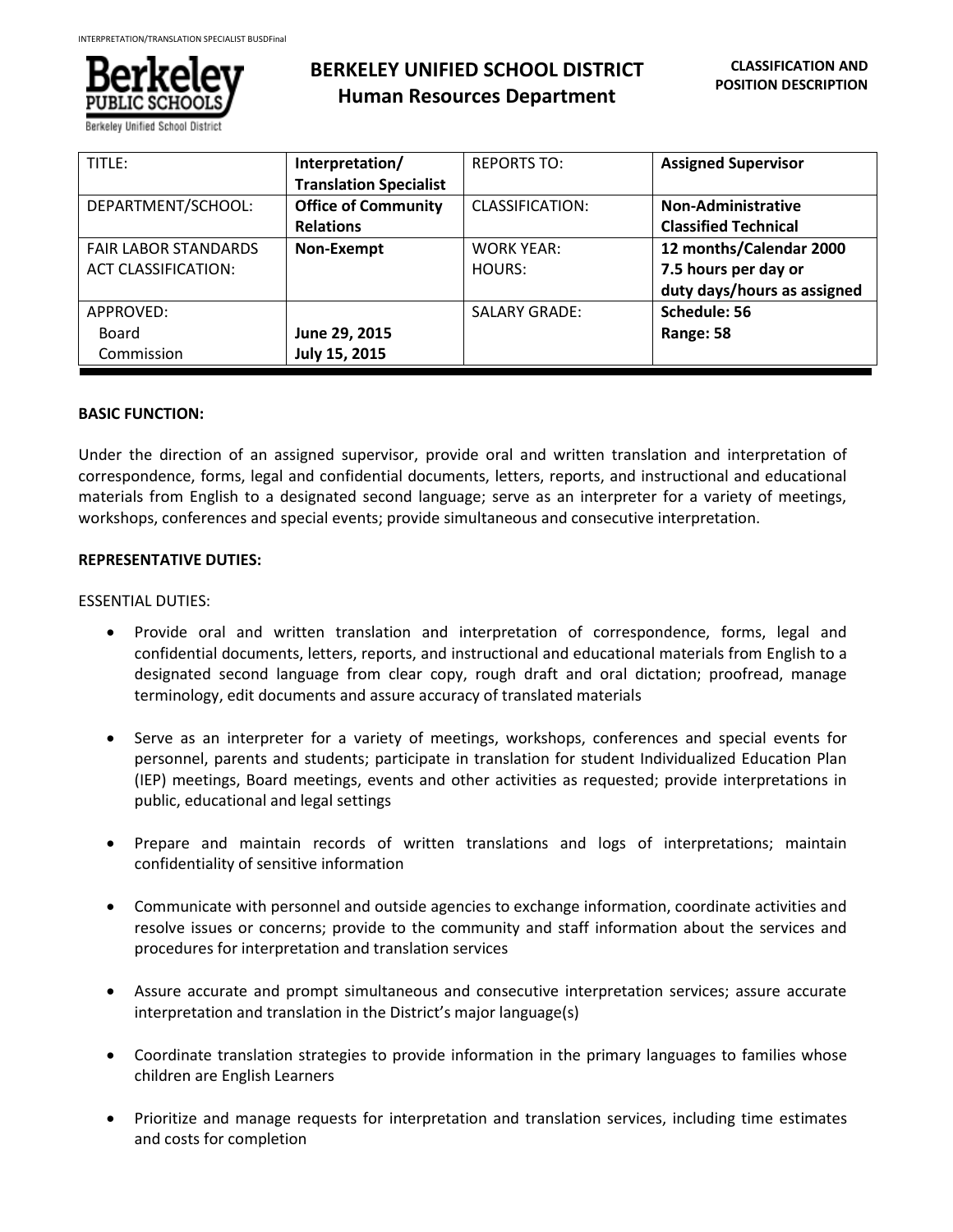- Revise and disseminate guidelines for interpretation and translation services; review and analyze existing data to improve interpretation and translation services and prepare reports as required; align interpretation and translation services and practices with District's philosophy
- Operate a variety of office equipment including a computer and assigned software; operate wireless interpretation equipment; drive a vehicle to conduct work

### OTHER DUTIES:

Perform related duties as assigned

### **KNOWLEDGE AND ABILITIES:**

#### KNOWLEDGE OF:

Extensive vocabulary and correct usage, grammar, spelling and punctuation of English and a designated second language

Simultaneous and consecutive interpretation techniques

- Operation of a computer and assigned software
- Operation of interpretation equipment
- Oral and written communication skills
- Interpersonal skills using tact, patience and courtesy
- Modern office practices, equipment and procedures

### ABILITY TO:

Provide oral and written translation and interpretation of correspondence, forms, letters, documents, reports, and instructional and educational materials from English to a designated second language

Serve as an interpreter for a variety of meetings, workshops, conferences and special events

Read, review and edit translations

Interpret, apply and explain policies, procedures, rules and regulations

Operate a computer and assigned software

Operate interpretation equipment

Communicate effectively both orally and in writing

Establish and maintain cooperative and effective working relationships with others

Understand and follow oral and written instructions

### **EDUCATION AND EXPERIENCE:**

Any combination equivalent to: bachelor's degree in a designated second language or related field and three years of translation and interpretation experience

# **LICENSES AND OTHER REQUIREMENTS:**

Valid California driver's license Incumbents in this classification are required to speak, read and write in a designated second language.